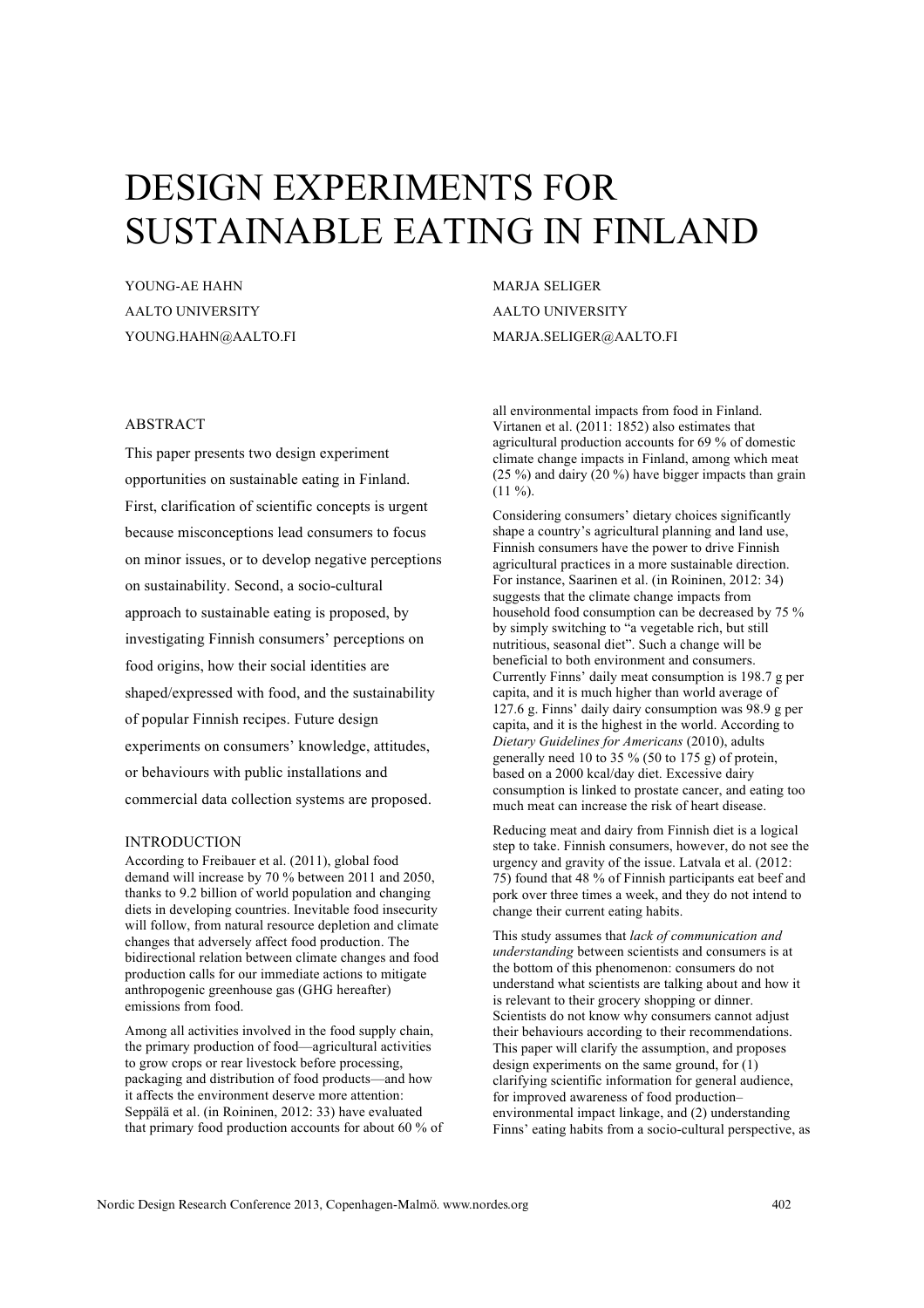consumers' perceptions on food origins, social identities shaped/expressed with food, and traditionalcontemporary recipes factor in Finns' dietary choices. Directions of future research are suggested in the conclusion.

## NEED FOR SCIENTIFIC CONCEPT CLARIFICATION

Despite the aforementioned projection of food insecurity, recent studies show not many Finnish consumers recognize food production as a major cause of GHG emissions (measured in carbon equivalents) and climate changes due to the following reasons.

#### CONFUSIONS IN KEY CONCEPT DEFINITIONS

Wiedmann and Minx (2007) call attention to the lack of a common definition for *carbon footprint* among both scientists and the public, despite the ubiquitous use of the term. Current definitions range from the 'total measurement of all green house gases in carbon equivalents' to 'the amount of only carbon dioxide emitted through the combustion of fossil fuels'.

Roininen (2012: 73)'s recent qualitative study with 33 Finnish participants reports that the concept of carbon footprint is poorly understood. Some defined it as "all the *pollution* and environmental load" or "all the energy and *pollution*", and keywords that Roininen was looking for, "carbon dioxide emission", were missing in their definitions. Later, Roininen provided a short description of the term for the participants but even with it, "many seemed struggle what it really means". Limited understanding of the concept led to limited attribution of its sources to "[food] transportation, processing and waste from packaging".

In short, the term *carbon footprint* is not clearly defined by scientists, and the public vaguely understand it as something that comes out when you use energy and pollutes the environment. The term was not linked to food production as a major cause, or to climate changes as a consequence.

CONSUMERS ARE DISTRACTED BY MINOR ISSUES The limited understanding of carbon footprint as *pollution* explains why consumers link it to other negative concepts such as *transportation* (because of car emissions) or *waste*, while it is hardly related to positive concepts such as food production.

In Owen et al. (2007: 11-12)'s focus group study with British participants, food–sustainability linkage was made only after being prompted by the researcher. Most participants paid more attention to consumption (reducing packaging and waste, composting food scraps, e.g.), while not much was mentioned on how national production of food affects the environment in a bigger picture.

Roininen (2012) also reports that the participants immediately cited *housing*, *transportation*, and *waste* as major sources of environmental impacts, while *food* was mentioned by only one person in relation to waste and transportation. Later, when participants were asked to talk about food as an environmental issue, some participants struggled in explaining the relationship. The majority named food packaging, energy consumed for processing and transportation, while at least some mentioned meat as a source of food-related environmental impacts. Roininen points out that such low awareness might be pretty common among Finns.

#### NEGATIVE PERCEPTIONS ON SUSTAINABILITY

Also in Roininen (2012: 70)'s study, sustainable behaviours ("eco-thing" in the participant's own word) are perceived as something related to "hippie" culture, and understood as "give up so many things", and too much of it can be unhealthy. This simple comment exemplifies how many ungrounded beliefs and wrongful associations are out there to be fought. The vegetablerich diet recommended by researchers may sound similar to Hippie food, it is recommended on scientific, not spiritual or moral, grounds. Adjusting your diet is not "giving up" or "sacrifice" if it is your voluntary choice for your own good: healthier body and safer environment.

Negative perceptions on third-party certified eco-labels are reported in Järvi (2010)'s study conducted with 100 Finnish participants. Three organic food labels are pretty well recognized (3.3/5 on average) by the participants, but organic products are considered just "expensive" because participants do not see the advantages of organic food over regular food clearly. Järvi recommends displaying comparison information for consumers in the future.

In summary, the first part of this paper reviews how consumers' misconceptions of sustainability lead them to focus on minor issues or develop negative perceptions. Interdisciplinary efforts from scientists, designers, and public communication experts are called for, for more effective sustainability communication and education.

## APPROACHING SUSTAINABLE EATING FROM A SOCIO-CULTURAL PERSPECTIVE

In addition to educating people, researchers have been trying to understand consumers' food buying/eating behaviours. McCarthy et al. (2003) shows that Irish consumers consider *health*, *eating enjoyment* and *safety* when they choose beef, more than *price*, *environment*, or *animal welfare*. Latvala et al. (2012) found that Finnish consumers change their diets mostly for *health* and *weight management*, but *environmental concerns* and *animal welfare* are also significant factors. While these studies see buying/eating food as economic activities based on consumers' rational considerations of benefit and loss, food behaviours are also socio-cultural activities. What people think of a vegetarian male, for example, is partially rooted in the dominant gender role/behaviour discourse in the community. Changing a person's eating habit is not a matter of personal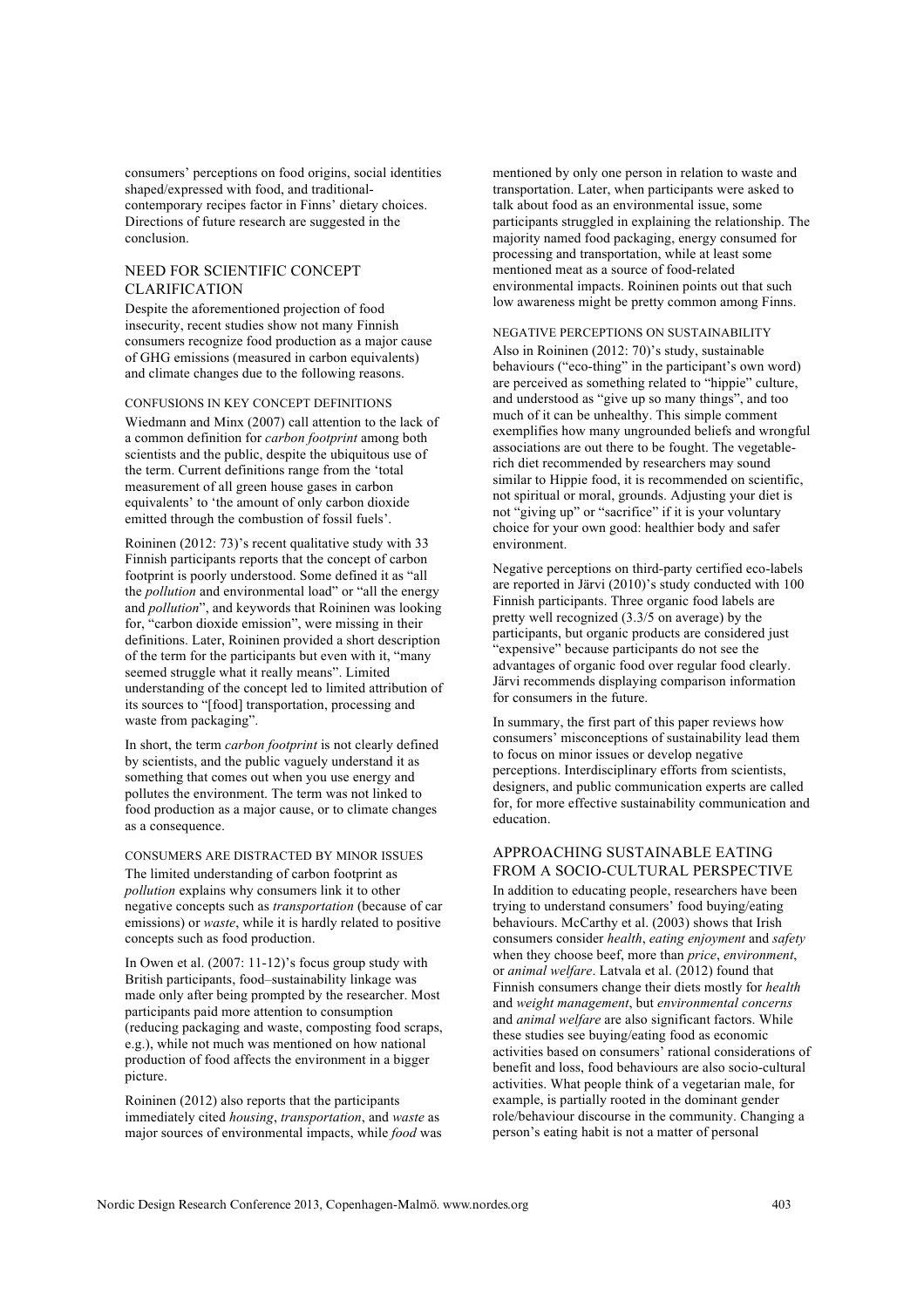preference; the community defines what is appropriate to eat. In that regard, this research argues for three research themes on the socio-cultural aspect of food behaviours.

#### POSITIVE/NEGATIVE PERCEPTIONS ON FOOD ORIGIN

Food origin information matters as it hints on the quality, safety and freshness of the food, as well as locality. What is *local* is much disputed; In Roininen (2012)'s study, participants used the word in places of *rural*, *domestic*, or *organic.* Locality is a relative concept, and food mileage alone does not guarantee less GHG emissions, but buying local food is widely believed as a sustainable behaviour. Some Finnish consumers favour Finnish-origin food items on that ground. In general, displaying Finnish food origin in Finnish market is assumed to boost sales as Finnish products are trusted by consumers.

In fact, consumer attitudes towards food origin changes depending on how the information is presented. Pouta et al. (2010) discovered that Finnish-origin broiler meat is very positively received when the information is presented in plain text, but presenting it with organic product symbols (consumers were not familiar with them in this study) adversely affected. Luomala (2007)'s study with Finnish consumers, on the other hand, reports that only 8.7 % of them chose Finnishorigin Edam-cheese when they were primed with a cognitive approach, while 70 % of them chose it with an affective approach.

The findings from these studies show that displaying food origin information may not always encourage consumers to buy that product because (i) each person's definition of what is *local* varies, (ii) from origin information, consumers not only read food mileage, but positive/negative reputations of the food item from that region from their cultural knowledge, and (iii) consumers' collective belief, trust, patriotism, prejudice or other psychological factors make their purchase behaviours rather unpredictable.

#### SOCIAL IDENTITY AND FOOD

People are cultured to eat certain food items, and they choose what to eat considering how they want to be seen by others in different social settings. Some food items have strong associations with gender, for example, "Meat is masculine food, powerful food; to be a 'real man' in our culture is to eat meat — lots of it, and the redder the better" (Fox 1999: 27). A *New York Times* article also wrote, "meat-eating persists as a badge of masculinity, as if muscle contained a generous helping of testosterone" (Brubach 2008). Not much was written about food-gender association in Finland, but in Latvala et al. (2012)'s study, meat-eater group was described as male-dominated.

Another aspect of Finnish males' eating habits is observable in grocery stores. In Järvi (2010)'s study of eco-labels, Finnish male shoppers' spontaneous buying behaviour, without much consideration of product labels or attributes, was reported and such a tendency is a strong obstacle in communicating sustainability messages to them. The gender and other sociodemographic differences in eating and grocery shopping behaviours deserve more attention in the future, in relation to a broad range of consumer attitudes. One message would not work for all; sustainability messages should be customized for each group.

#### CONTEMPORARY FINNISH RECIPES

The social identity shaped/expressed with food is also related to how Finnish society has changed and its impacts on traditional-contemporary Finnish recipes, because a person's food preference is developed at a very early age, and it is partially shaped by the national culinary tradition. A country's traditional recipes reflect climate conditions, arable land use, and economic development. The traditional recipes evolve into contemporary ones, reflecting economic and social changes such as affordability and availability of food items, changes in life styles (increased urban population, single living and single parenthood, longer working hours, etc.) Researchers can focus on unsustainable but popular Finnish recipes and find reasons behind them. Finnish nutritionists already started calculating environmental impacts from popular recipes and the data will be made public soon.

Societal changes also bring about different perceptions on food items. For example, in many countries with records of economic hardship in the past, meat-eating has a very positive perception because meat used to be a pricey commodity. The authors suspect this is the case in Finland. Now meat is affordable for everyone but still meat may be favoured over vegetables thanks to this historical background. A study of Finnish consumers' food language, how food items are talked about in various contexts, their metaphorical and symbolic meanings, may shed more insights on this topic.

To sum up, the second part of this paper suggests looking into the socio-cultural dimension of food behaviours, because much of what consumers do in relation to food is done out of norms, habits and beliefs, as well as based on rational thinking. To uncover indepth qualitative data in this area, artistic and experimental approaches are suggested to encourage consumers' voluntary and focused participation.

## CONCLUSION: FUTURE RESEARCH ENDEAVOURS

This paper is written to bring design research community's attention to two design experiment opportunities: parting knowledge for the public on foodinduced environmental impacts, and understanding consumers' food perceptions and behaviours from the socio-cultural perspective. Design experiments are particularly called for, because the problem of sustainability is ill-structured—the elements are unknown, multiple solutions exist, multiple evaluation criteria apply, and stakeholders' different judgments and